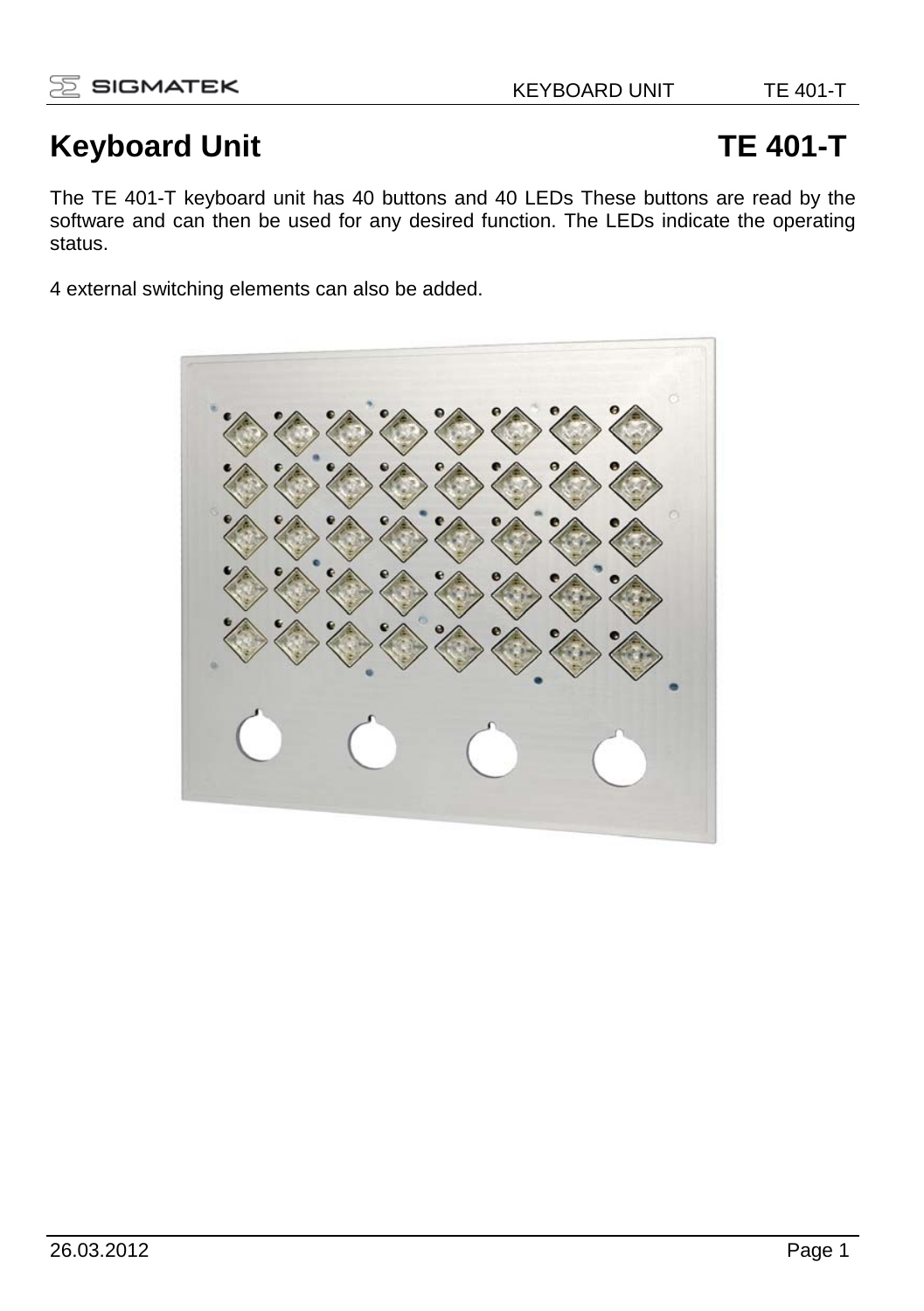# **Technical Data**

#### **Performance data**

| Interfaces       | 12-pin connector for 4 x 3 switching elements |
|------------------|-----------------------------------------------|
|                  | 2-pin power connector                         |
|                  | 1 x CAN with 2 connections                    |
| Control panel    | 40 x function buttons / 4 x switch recesses   |
| Signal generator | No                                            |

## **Electrical requirements**

| Supply voltage                        | $minimum + 18 VDC$<br>maximum +30 V DC |                 |
|---------------------------------------|----------------------------------------|-----------------|
| Current consumption<br>Supply voltage |                                        | 127 mA - 175 mA |

## **Terminal**

L.

| Dimensions | 240 mm / 220 mm / 40.1 mm (W x H x D) |                       |  |  |
|------------|---------------------------------------|-----------------------|--|--|
| Material   | housing: aluminum                     | front plate: aluminum |  |  |

### **Miscellaneous**

| Article number   | 12-210-401-T |
|------------------|--------------|
| Hardware version | $\cdot$      |

# **Environmental conditions**

| Storage temperature     | $-20 - +80$ °C                                         |  |  |  |
|-------------------------|--------------------------------------------------------|--|--|--|
| Operating temperature   | $0 - +60$ °C                                           |  |  |  |
| Humidity                | 0 - 95 %, non-condensing                               |  |  |  |
| <b>EMC</b> stability    | in accordance with EN 61000-6-2:2001 (industrial area) |  |  |  |
| <b>Shock resistance</b> | $150 \text{ m/s}^2$<br>EN 60068-2-27                   |  |  |  |
| Protection Type         | IP20 in accordance with EN 60529                       |  |  |  |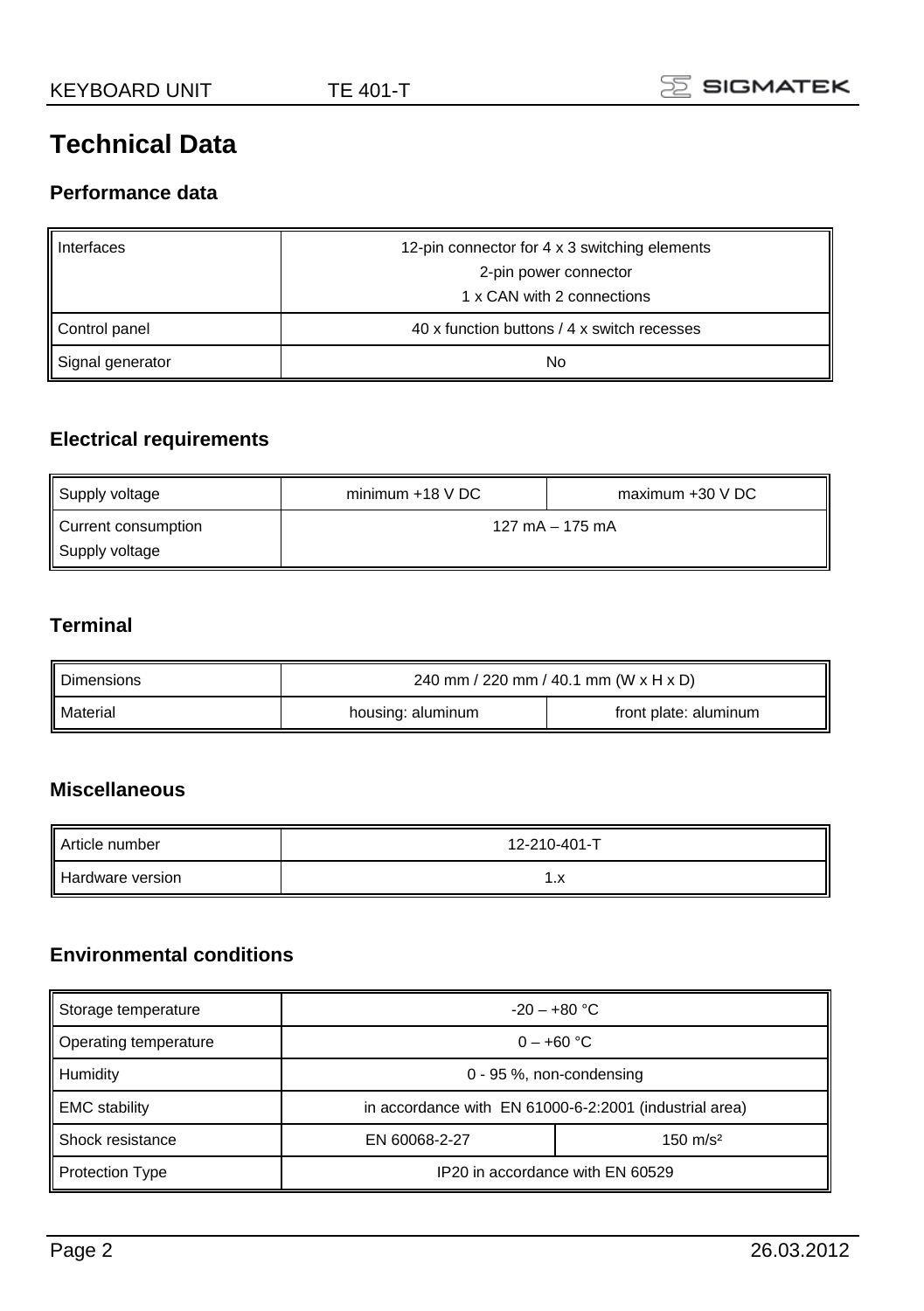# **Mechanical Dimensions**





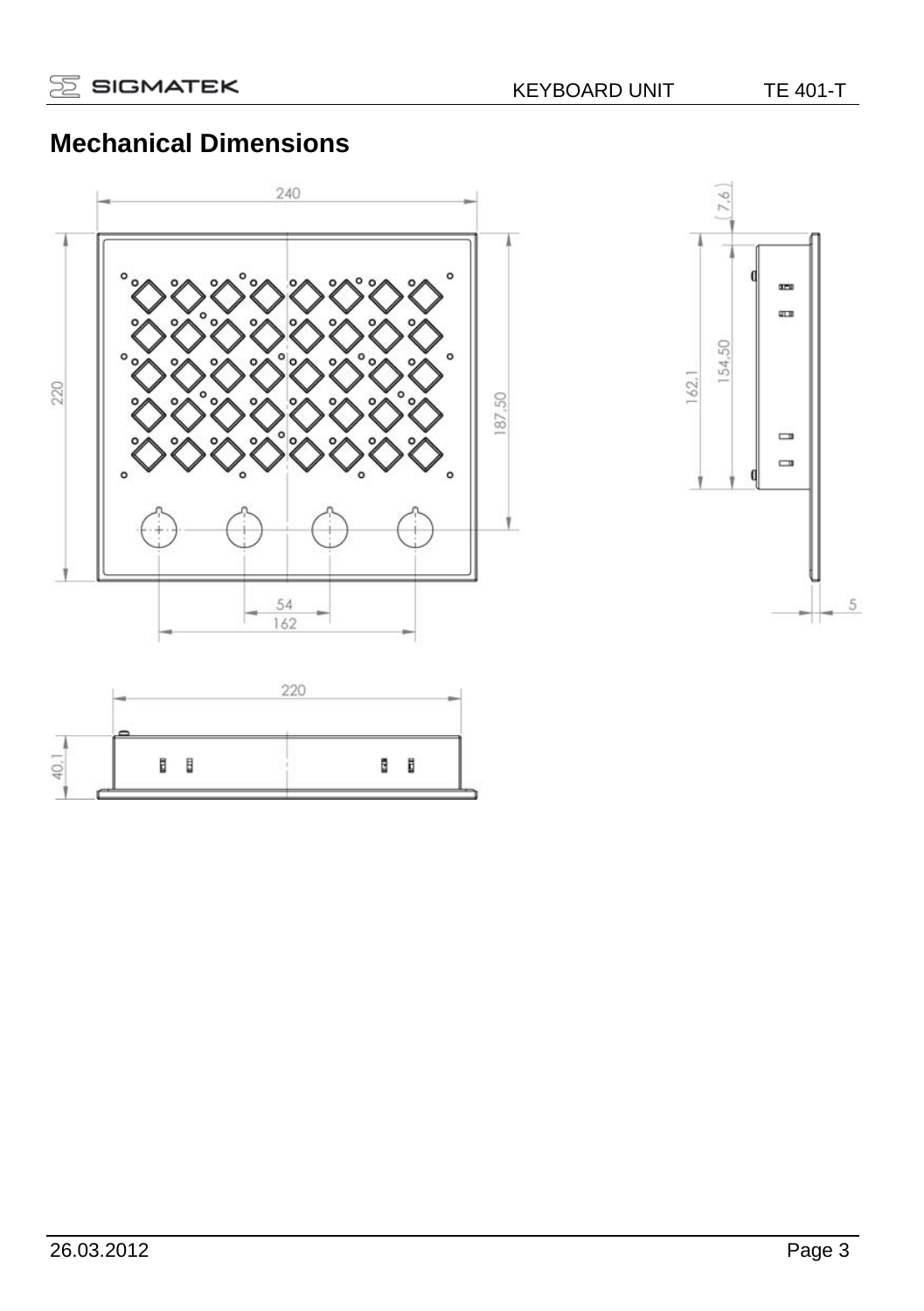# **Interface**

#### **General**

The connection to the display unit is made over the CAN bus, which has the +24 V supply integrated. An additional power supply connection is therefore not required.

# **Rear Panel Layout**



## **X1, X2: CAN (Weidmüller B2L 3.5/8)**

|  | Pin | <b>Function</b> |  |
|--|-----|-----------------|--|
|  |     | CAN A (CAN LOW) |  |
|  | C   | CAN B (High)    |  |
|  | 3   | CAN A (CAN LOW) |  |
|  |     | CAN B (High)    |  |
|  | 5   | <b>GND</b>      |  |
|  | 6   | $(+5 V)$        |  |
|  |     | <b>GND</b>      |  |
|  |     | $+24V$          |  |
|  |     |                 |  |

#### **X3 +24 V supply (Phoenix MCV1.5/2-G-3.5 2-pin spring terminal connector)**



| Pin | <b>Function</b> |
|-----|-----------------|
|     | $+24V$          |
|     | <b>GND</b>      |
|     |                 |



 $\overline{2}$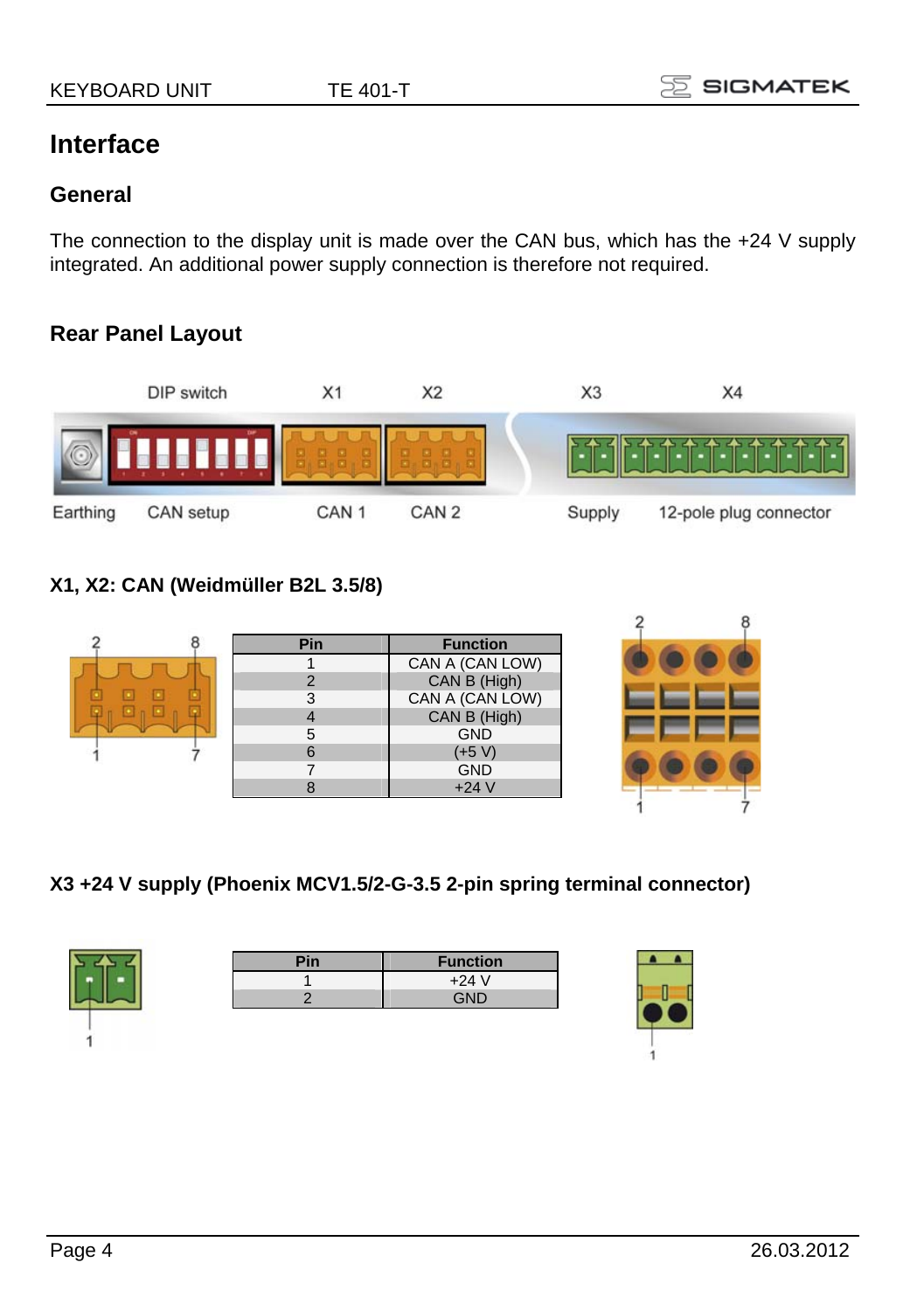#### **X4 Switching elements 1 – 4 (Phoenix MCV1.5/12-G-3.5 12-pin spring terminal connector)**



|                     | Pin            | <b>Function</b> |
|---------------------|----------------|-----------------|
| Switching element 1 |                | $+24V$          |
|                     | $\overline{2}$ | IN <sub>1</sub> |
|                     | 3              | IN <sub>2</sub> |
| Switching element 2 | 4              | $+24V$          |
|                     | 5              | IN <sub>1</sub> |
|                     | 6              | IN <sub>2</sub> |
| Switching element 2 | 7              | $+24V$          |
|                     | 8              | IN <sub>1</sub> |
|                     | 9              | IN <sub>2</sub> |
| Switching element 4 | 10             | $+24V$          |
|                     | 11             | IN <sub>1</sub> |
|                     | 12             | IN <sub>2</sub> |

### **DIP-SWITCH CAN-BUS Setup** (8 x)



| Switch $1 - 4$ | CAN-Station $0 - 15$ |
|----------------|----------------------|
| Switch $5-6$   | Baud rate $0 - 3$    |
| Switch 7       | no function          |
| Switch 8       | 150R CAN termination |

### **Additional Shipment**

- 1 m CAN cable with 2 x Weidmüller B2L 3,5/6)
- 2-pin connector plug (Phoenix 1939918)
- 12-pin connector plug (Phoenix 1942251)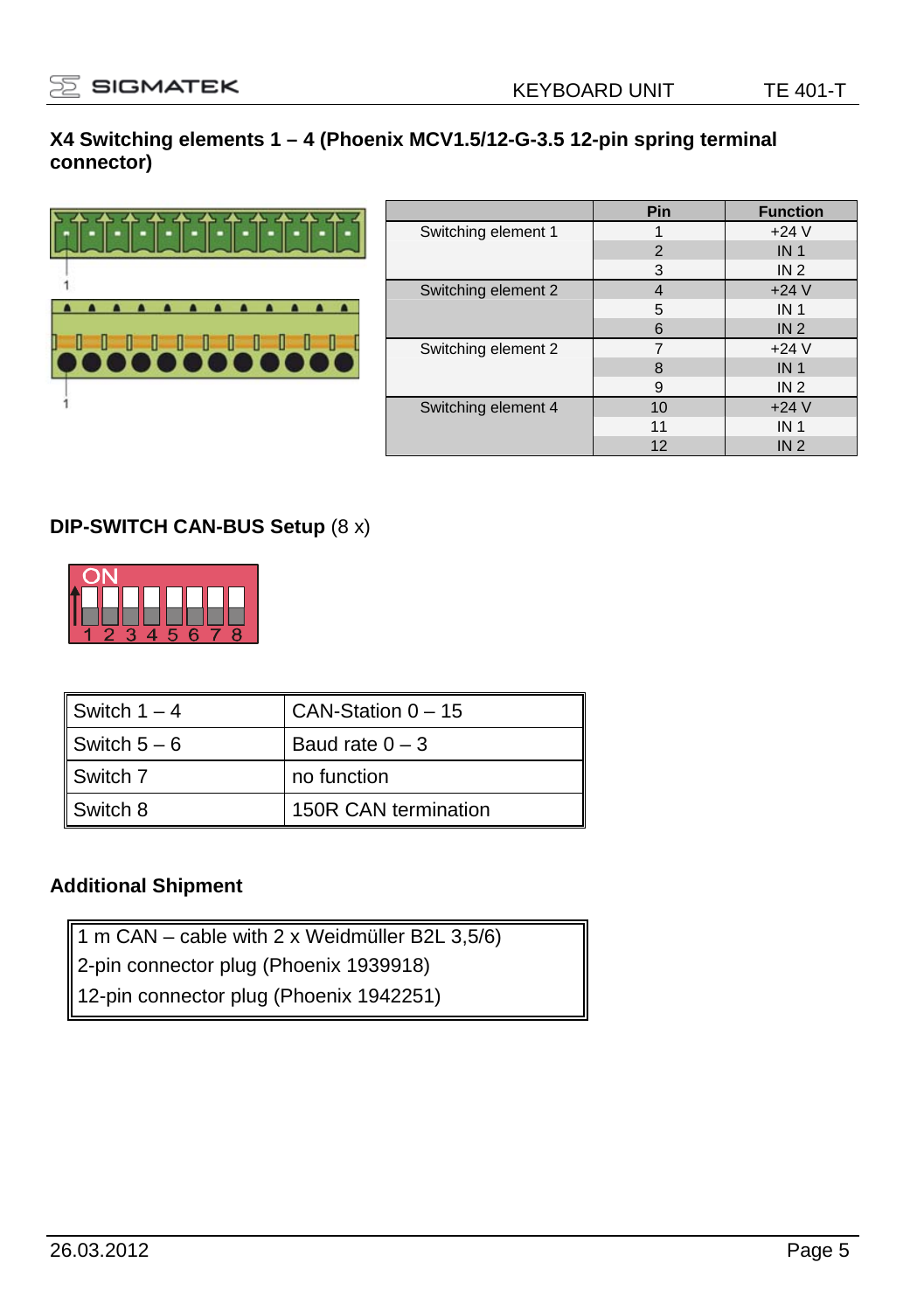# **CAN BUS Setup**

This section explains how to configure a CAN bus correctly. The following parameters must first be set: Station number and data transfer rate.

## **CAN bus station number**

Each CAN bus station is assigned its own station number (can be set from 0 to 15) With this station number, data can be exchanged with other stations connected to the bus. Up to 16 stations can be installed in a CAN bus system. In a CAN bus system however, each station number can only be assigned once.

| <b>SW1</b> | <b>SW 2</b> | SW <sub>3</sub> | <b>SW4</b> | <b>Station</b> |
|------------|-------------|-----------------|------------|----------------|
| 0          | 0           | 0               | 0          | 0              |
| 1          | 0           | 0               | 0          | 1              |
| 0          | 1           | 0               | 0          | $\mathbf 2$    |
| 1          | 1           | 0               | 0          | 3              |
| 0          | 0           | 1               | 0          | 4              |
| 1          | 0           | 1               | 0          | 5              |
| 0          | 1           | 1               | 0          | 6              |
| 1          | 1           | 1               | 0          | 7              |
| 0          | 0           | 0               | 1          | 8              |
| 1          | 0           | 0               | 1          | 9              |
| 0          | 1           | 0               | 1          | 10             |
| 1          | 1           | 0               | 1          | 11             |
| 0          | 0           | 1               | 1          | 12             |
| 1          | 0           | 1               | 1          | 13             |
| 0          | 1           | 1               | 1          | 14             |
| 1          | 1           | 1               | 1          | 15             |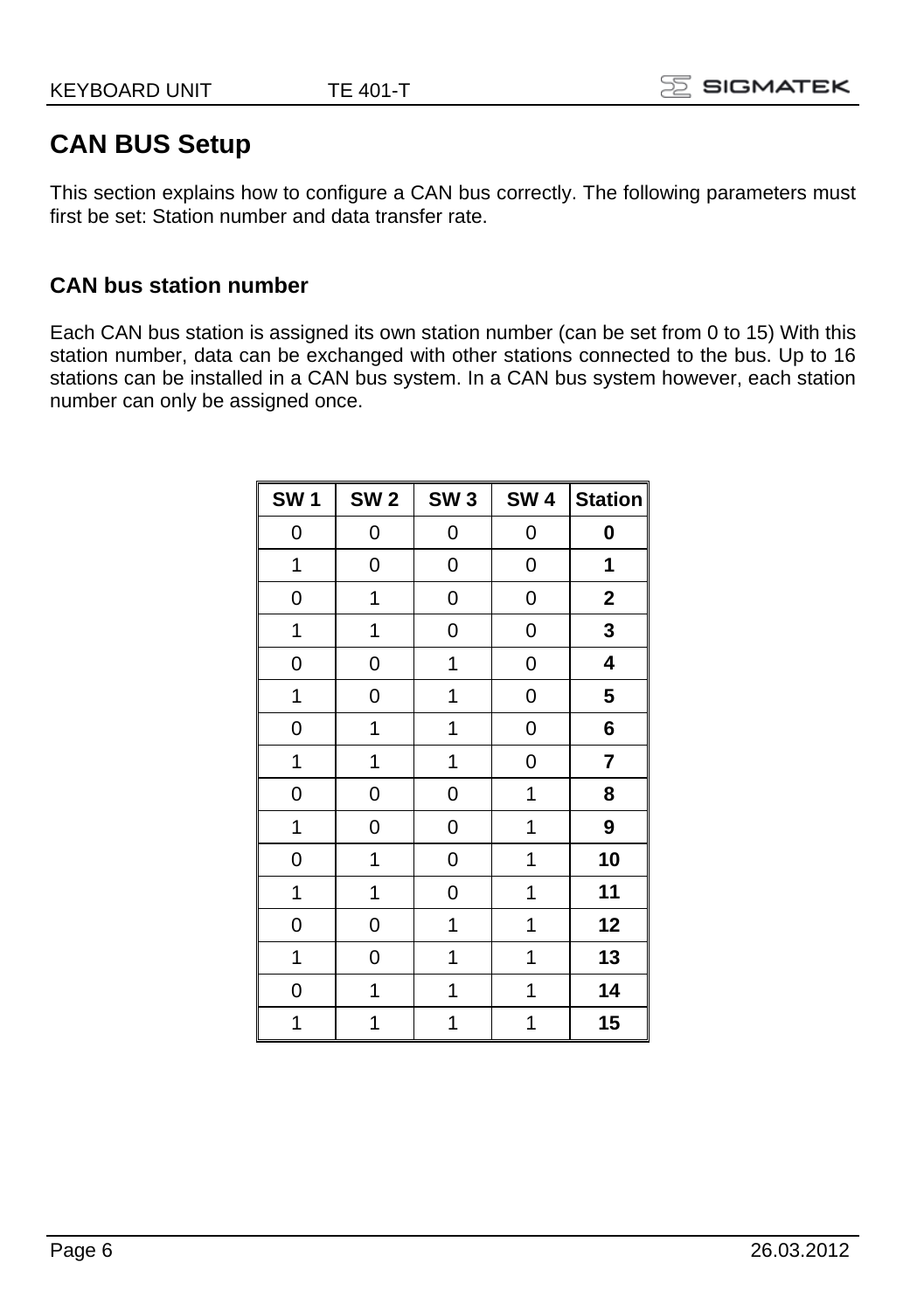## **CAN Bus Transfer Rate**

Various data transfer rates (baud rates) can be set on the CAN bus. The longer the bus line is, the lower the data transfer rate that must be selected.

| <b>SW 5</b> | SW <sub>6</sub> | Value | <b>Baud rate</b> | <b>Maximum</b><br>length |
|-------------|-----------------|-------|------------------|--------------------------|
| ი           |                 |       | 615 kbit/s       | 60 m                     |
|             |                 |       | 500 kbit/s       | 80 m                     |
|             |                 |       | 250 kBit/s       | 160 m                    |
|             |                 |       | 125 kBit/s       | 320 m                    |

These values are valid for the following cable: 120  $\Omega$ , Twisted Pair.

Note: For the CAN bus protocol: 1 kbit/s = 1 kBaud

## **CAN Bus Termination**

In a CAN bus system, both end modules must be terminated. This is necessary to avoid transmission errors caused by reflections in the line.



A switchable line termination is already built into the keyboard unit. If this unit is an endmodule, SW8 on the DIP-switch must be set.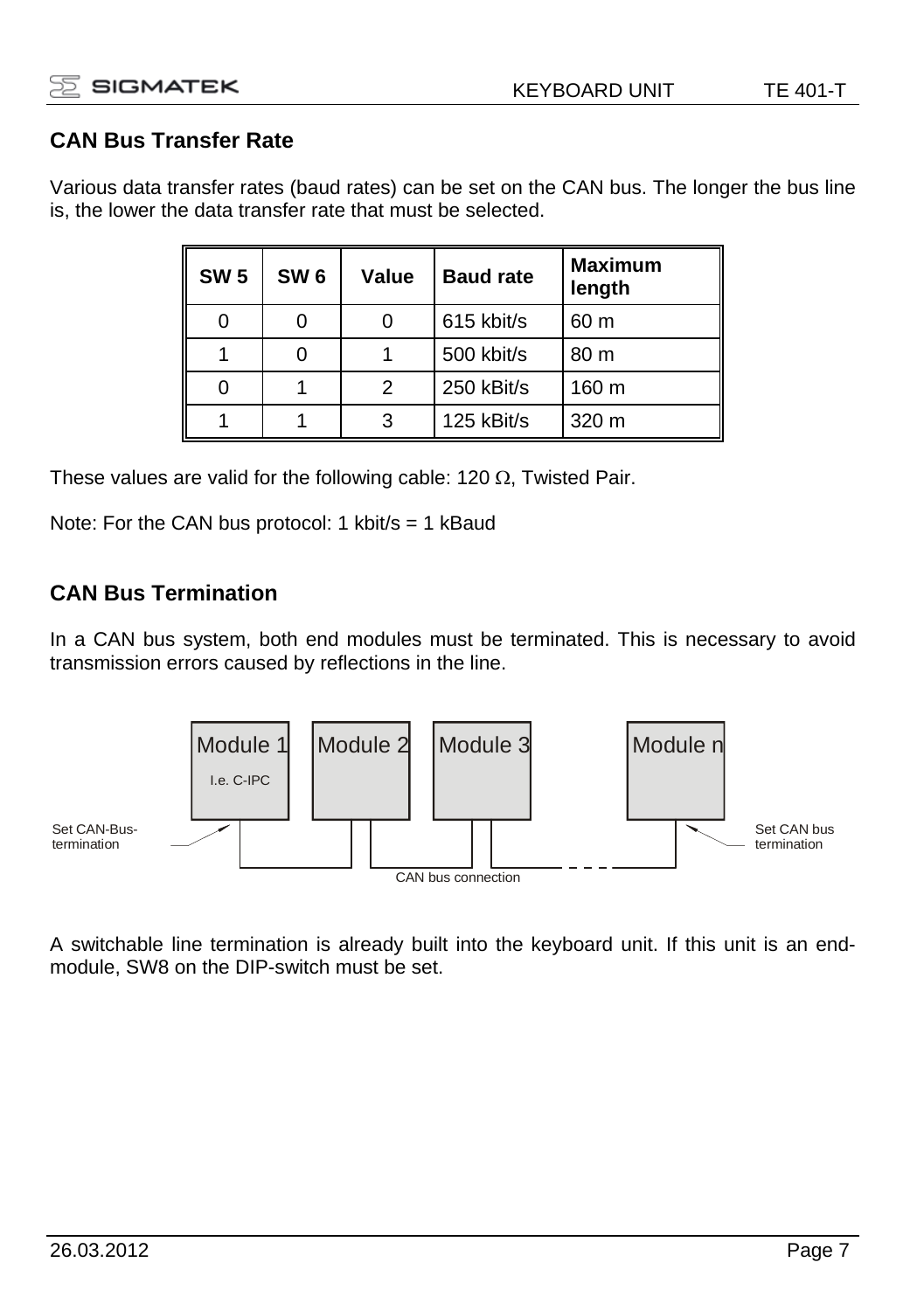# **Ground**

To ensure error-free function of the display, the blade terminal on the back must be connected to the earth bus.

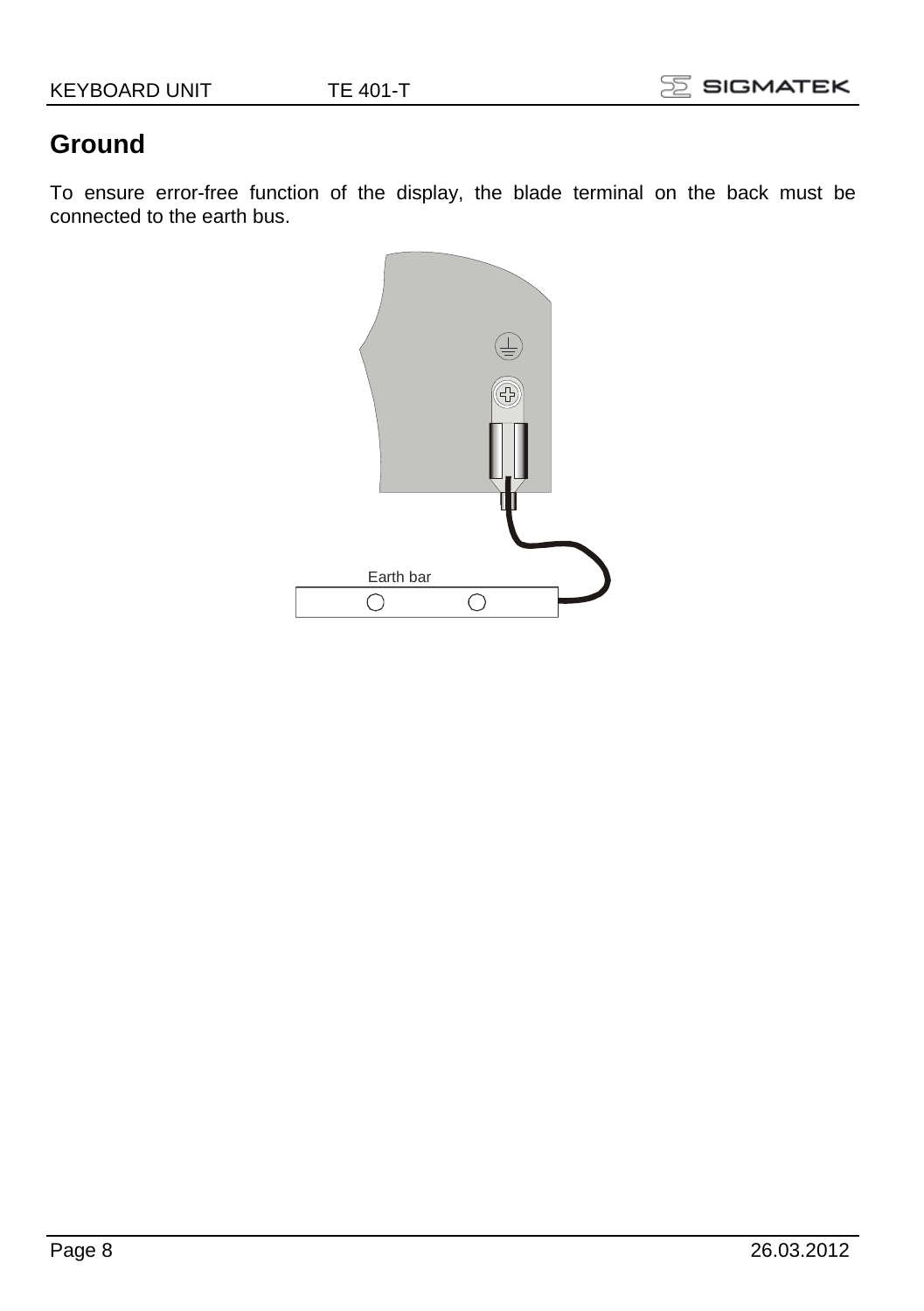

# **Addressing**

Data that can be sent over CAN:

- 1. PS/2-Keyboard (not used)
- 2. Machine keyboard initialization
- 3. Machine buttons
- 4. LED control
- 5. Display detection and settings

#### **Items 1 and 5:**

The following CAN objects are reserved for the PS / 2 keyboard area and display detection:

040 hex to 08F hex

Through the different station numbers, 16 independent terminals can be operated in one system. The station numbers are set using the DIP-Switch on the back. In addition, one terminal must be defined as a master, which answers global objects (e.g. NumLock or CapsLock).

Since there are a limited number of objects available in the CAN controller (max. 14 standard objects), the machine buttons are limited to 2 objects.

#### **Items 2, 3 and 4:**

#### **Send object**

Object number: \$120-\$12F (depending on station) Object size: 2 bytes

Application for initialization, setting LEDs

|        | Initializa-<br>tion                 | All LEDs off | All LEDs on       | All LEDs blink | One LED off | One LED on  | One LED<br>blinking |
|--------|-------------------------------------|--------------|-------------------|----------------|-------------|-------------|---------------------|
| Data 0 | $CMD =$<br>\$80                     | $CMD = $00$  | $CMD = $01$       | $CMD = $02$    | $CMD = $10$ | $CMD = $11$ | $CMD =$<br>\$12     |
| Data 1 | Bit $0 - 2$ :<br>Repetition<br>rate | ---          | $\qquad \qquad -$ | $--$           | LED-Nr.     | LED-Nr.     | LED-Nr.             |